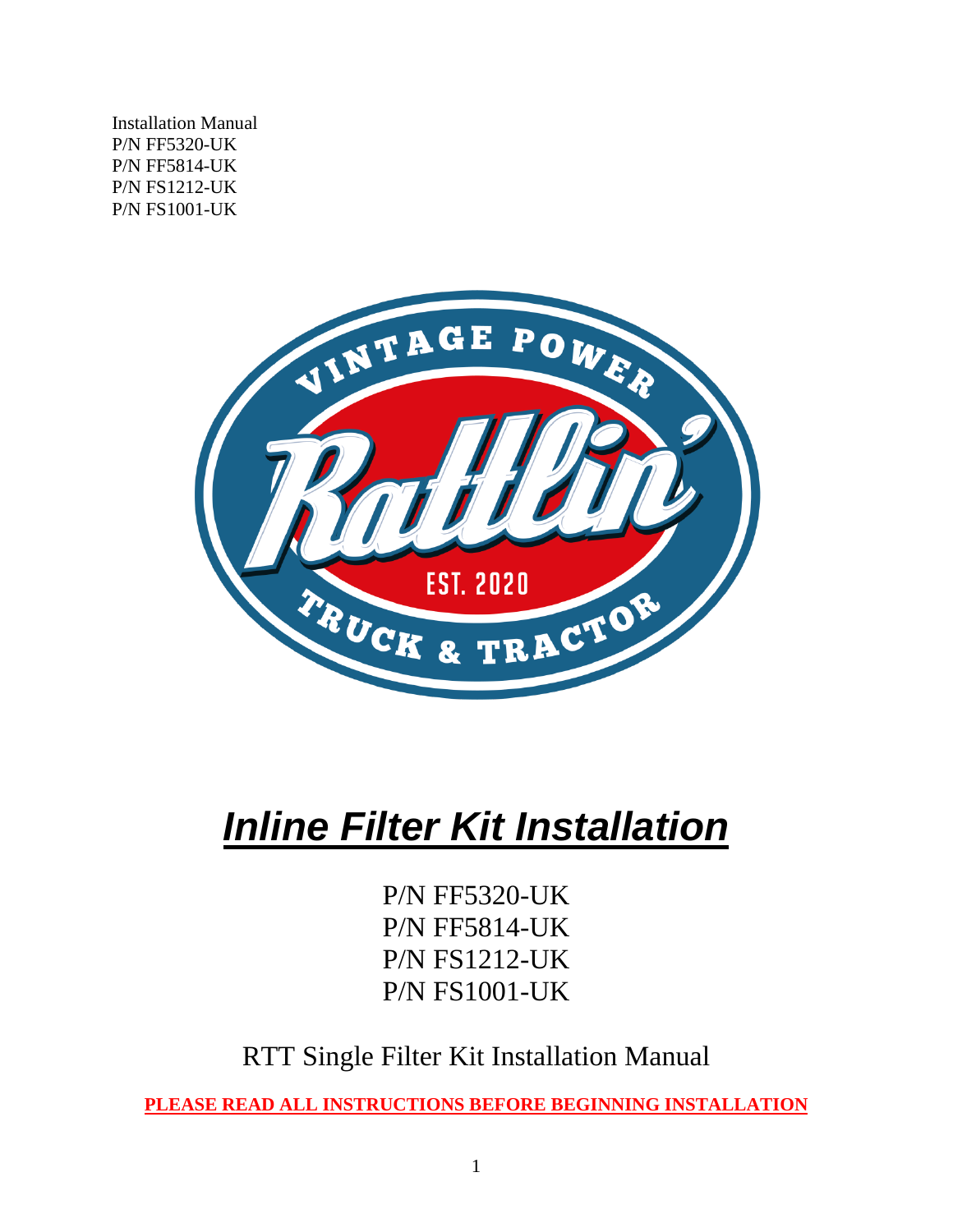## **Safety Guidelines!**

| <b>WARNING!</b> | Always secure the vehicle from rolling.                                                                            |
|-----------------|--------------------------------------------------------------------------------------------------------------------|
| <b>WARNING!</b> | Always disconnect vehicle batteries before working on electrical components.                                       |
| <b>WARNING!</b> | Always wear safety glasses when operating power tools such as drills and<br>grinders or using punches and chisels. |
| <b>WARNING!</b> | Always properly secure fuel lines and wiring to prevent chaffing.                                                  |
| <b>WARNING!</b> | Always have a fire extinguisher available when working with fuel systems.                                          |

## **PLEASE WORK SAFELY!**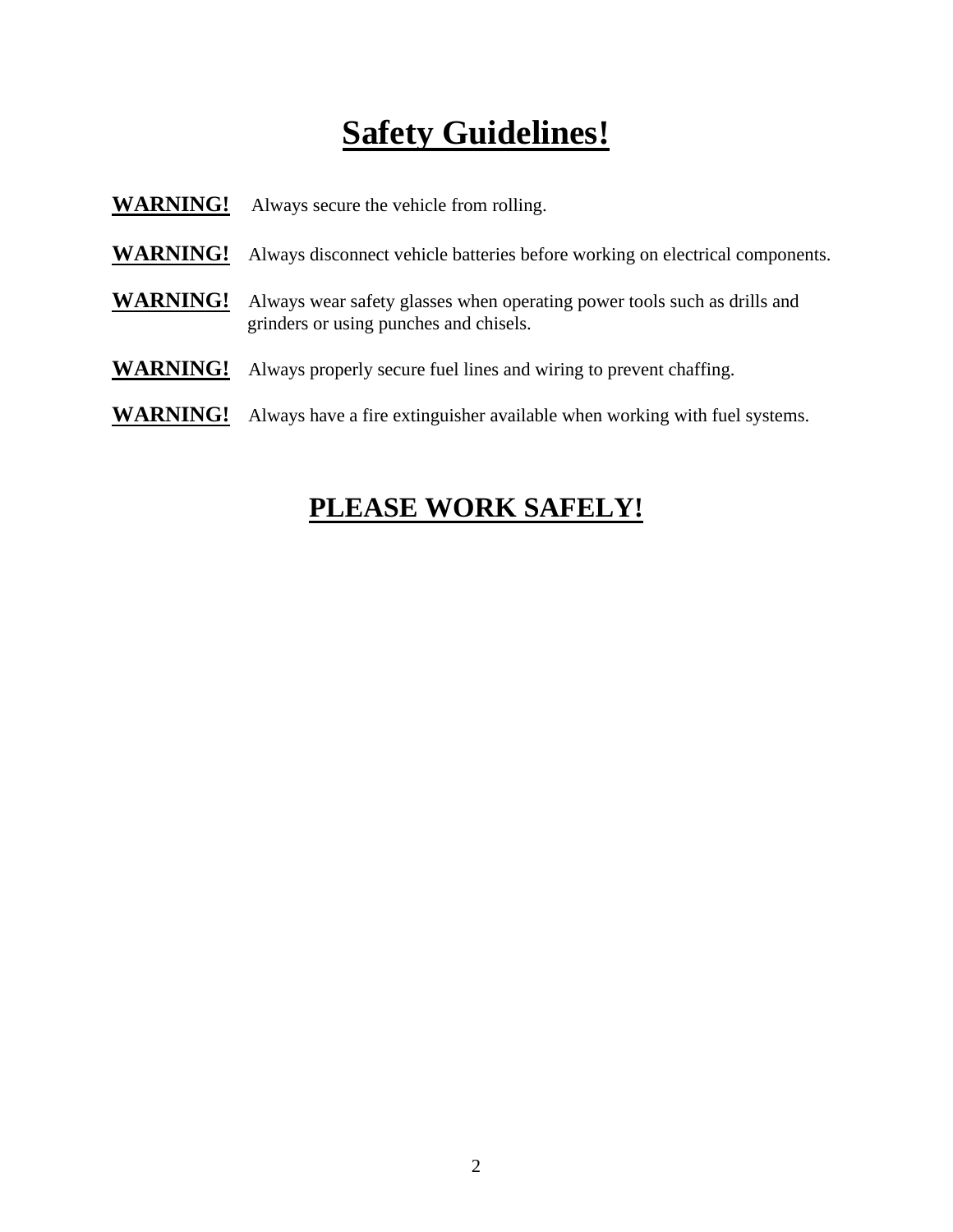## Single Filter Kit Contents



### Qty Item Description

- 1 Universal Singler Filter Mounting Bracket
- 2 1/2" NPT to -6 JIC Filter Head Adapters
- 2 -6an x 3/8" Push Lock Swivel Fittings
- 8 3/8" x 1" Mounting Bolts & Lock Washers
- 4 5/16" x 1 Self Tapping Bolts
- 1 Fuel Filter or water Separator

Please check your parts inventory against the above parts list before beginning your installation.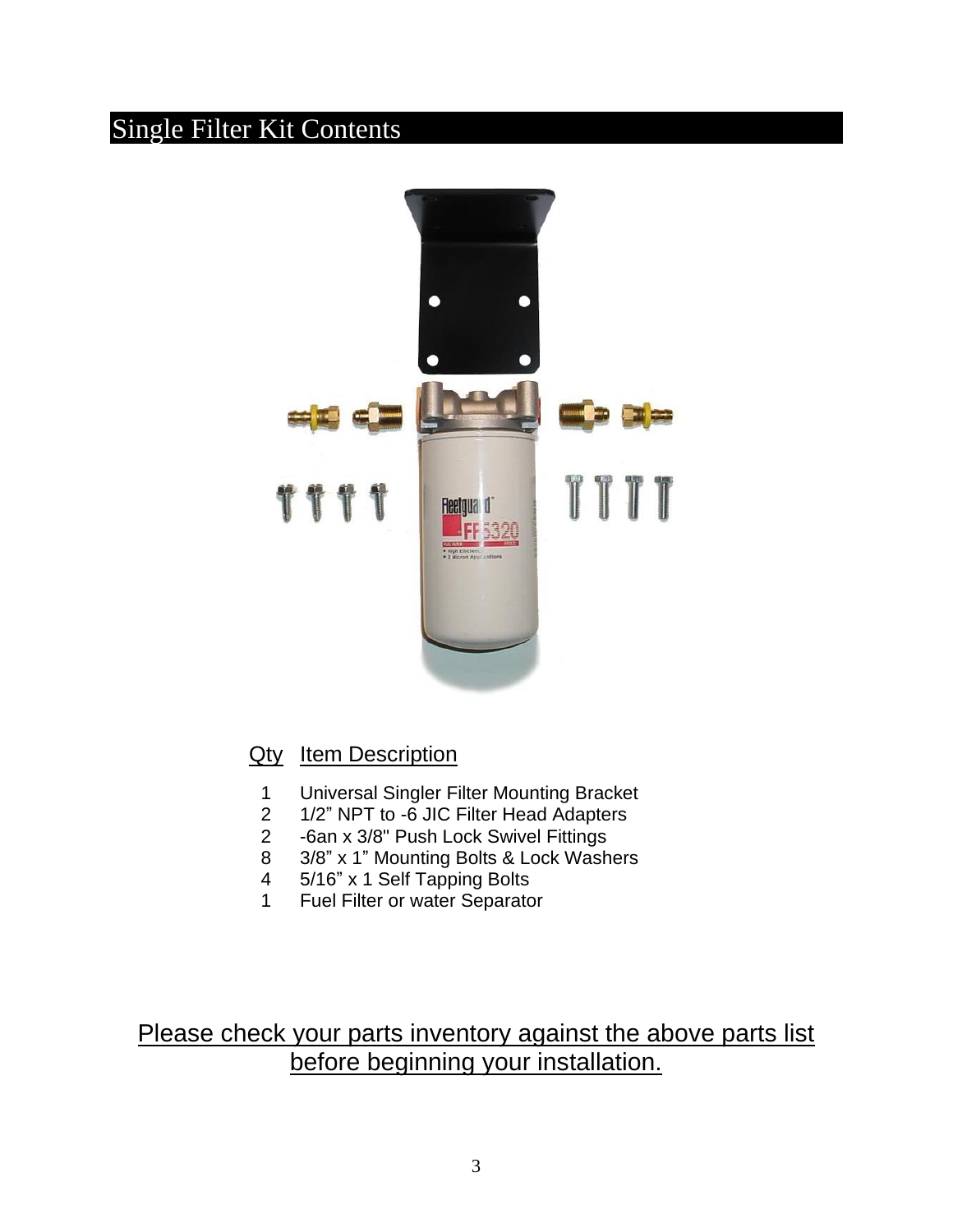## Preparation

- 1) Secure vehicle from rolling.
- 2) Disconnect both batteries.
- 3) Raise vehicle and support safely if needed.
- 4) Drain fuel filter housing into an approved container via the water/fuel separator.

### Filter Assembly and Mounting

#### **A Note on Fitting Types:**

Pipe threads require thread tape or PTFE pipe dope for proper sealing. Pipe threads are tapered and as such seal on the taper. Proper pipe threads will only screw in 2-3 turns before they begin to get tight. Usually 1/2 to 1 full turn beyond this is all that is needed to achieve proper sealing. **DO NOT** try to force the fittings all the way in until no threads are exposed. Damage will occur!

JIC or -AN threads seal on the tapered 37° nose cone and DO NOT require any type of sealant.

- 5) Begin by assembling the filter head. Apply sealant to pipe thread side of the 1/2" NPT x -6 JIC adapters.
- 6) Install the 1/2" NPT x -6 JIC adapters into the inlet and outlet of the filter head and tighten.
- 7) Choose your mounting location for the filter (inside or outside of the frame rail). This will determine which way the head must be attached to the mounting bracket. Either way the flow direction arrows on the filter head MUST face the front of the truck when the bracket is installed.
- 8) Using the mounting bracket as a template carefully mark out the location of the 4 mounting holes on the frame rail. The four mounting holes must be pre-drilled to 9/32" (**no larger**) for the self-threading bolts.
- 9) Bolt the filter head to the mounting bracket with the flow direction arrows facing forward based on your mounting location.
- 10) Using the four self-threading bolts mount the bracket/head combination to the frame rail. Do not overtighten the frame mounting bolts. You don't want to strip the newly cut threads.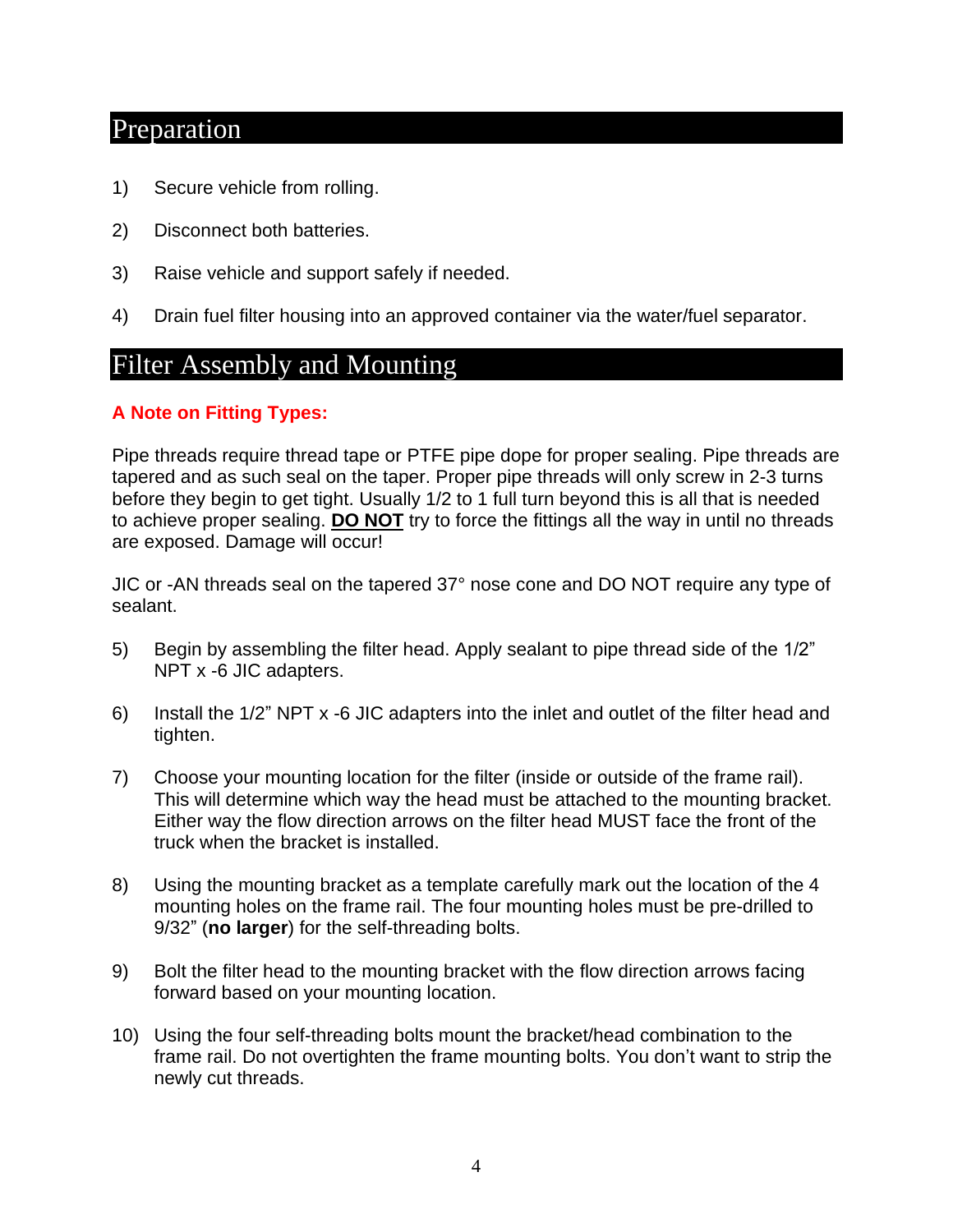11) If you so choose you can install the filter at this time or wait until you have completed the plumbing portion of the installation.

**Please note** that the fuel water separators (filters with drain valves) must be first in line and always ahead of your fuel filter.

12) The filter portion of your installation is now complete.

This covers the basic installation. From here you will be completing the installation using your own preferred plumbing method and lift pump system

#### **A Note on Push-Lock Fittings:**

To make insertion of push-lock fitting into hose easier there are a couple of tricks.

A) Heat a cup of water in the microwave. Stick the end of the hose into the hot water for 15-30 seconds. This will soften the hose and make insertion MUCH easier.

B) A tiny dab of oil on the fitting itself will also aid insertion into the hose end.

C) Push the fitting against a hard surface such as a workbench or the inside of the frame rail to aid in pushing the hose over the barbs.

- 13) At this point we recommend purging the system of air before making the final connection to the injection pump.
- 14) If you did not install the filters in a previous step do so before priming the system.
- 15) To prime the system and purge it of air hang the new line going to the injection pump down into a catch container. Prime the system by bumping the starter but do not allow the vehicle to start. Wait 20 seconds or until the in-tank pump shuts off. Repeat this step until you have fuel running into your catch container.
- 16) Make the final connection of the new feed line to the injection pump and tighten the fitting.

## Finishing Up

- 29) Start the engine.
- 30) Check all connections for leaks and make sure all hoses are clear of moving parts.
- 31) Test drive the vehicle.